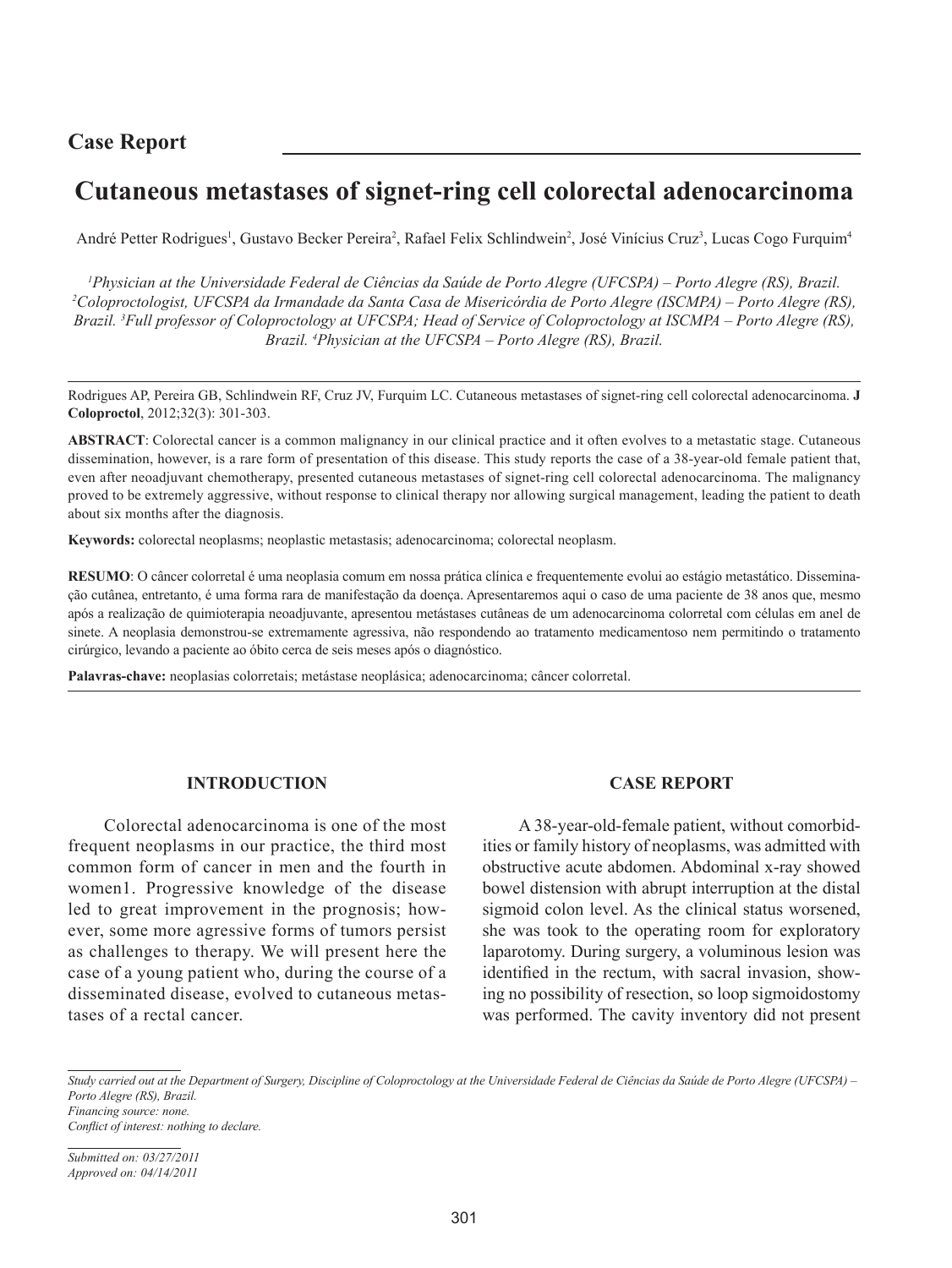findings that suggested secondary implants. After the postoperative recovery, colonoscopy was performed, which showed a stenosing tumor 9 cm from the anal margin (the anatomopathological analysis showed poor-differentiated signet-ring cell adenocarcinoma). Then, the patient was evaluated by the service of clinical oncology for neoadjuvant therapy, and was submitted to chemotherapy protocol with 5-fluorouracil and radiotherapy at the dose of 45 Gy for five weeks. Eight weeks later, the patient was admitted again for re-staging, complaining of eventual vomiting and the presence of subcutaneous nodules under the right costal margin. Computed tomography (CT) showed pelvic and retroperitoneal lymphadenomegaly, colon



*Figure 1. Optical microscopy with hematoxylin-eosin stain showing cutaneous metastases of signet-ring cell colorectal adenocarcinoma.*



*Figure 2. Enlarged illustration of optical microscopy with hematoxylin-eosin stain showing a signet-ring cell.*

wall thickening, especially at the splenic flexure, infiltration of perirectal fat and tumor in the upper rectum. The patient presented subocclusion during the hospitalization period, with vomiting and interrupted eliminations via sigmoidostomy. A palliative surgery was planned, aiming at relieving obstructive symptoms by a new transit bypass or a tumor resection. At laparotomy, extensive peritoneal carcinomatosis was observed, with adhesions and complete immobility of loops, making it impossible to perform a new bypass. Peritoneal and right hypochondium cutaneous biopsies were performed and after surgical recovery the patient was sent for outpatient palliative therapy. After the patient was discharged from hospital, we received the anatomopathological analyses of the cutaneous lesion, which showed poor-differentiated signet-ring cell adenocarcinoma in both samples (Figures 1 and 2). The patient was supposed to come back within seven days to start chemotherapy, but she died at home on the fifth day after discharge. About six months elapsed between clinical presentation and death.

### **DISCUSSION**

Cutaneous metastases of colorectal tumors are infrequent. Some case series report this occurrence in around 4 to 5% of patients with colorectal cancer<sup>2</sup>, most cases at the site of surgical incision for tumor resection. Cutaneous metastases far from the surgical site are even more unusual, corresponding to only one third of skin metastatic lesions, i.e., around 1.3% of all metastases; in the case reported here, we performed midline incisions, while the cutaneous lesion was in the right hypochondrium. The most common site of cutaneous metastases from the surgical wound is usually the abdominal region, followed by the pelvis and the back<sup>3</sup>.

The aspect of cutaneous metastatic lesions is completely unspecific. In general, they are small lesion, smaller than 2 cm, hardened and painless<sup>2</sup>, although occurrences of ulcerated lesions have been reported4,5 and even lesions with inflammatory characteristics<sup>6</sup>. Our patient presented two hardened and mobile lesions of around 1 cm, causing skin raise, similar to small lipomas.

The presence of cutaneous metastatic lesions usually represents a widely spread disease, and its